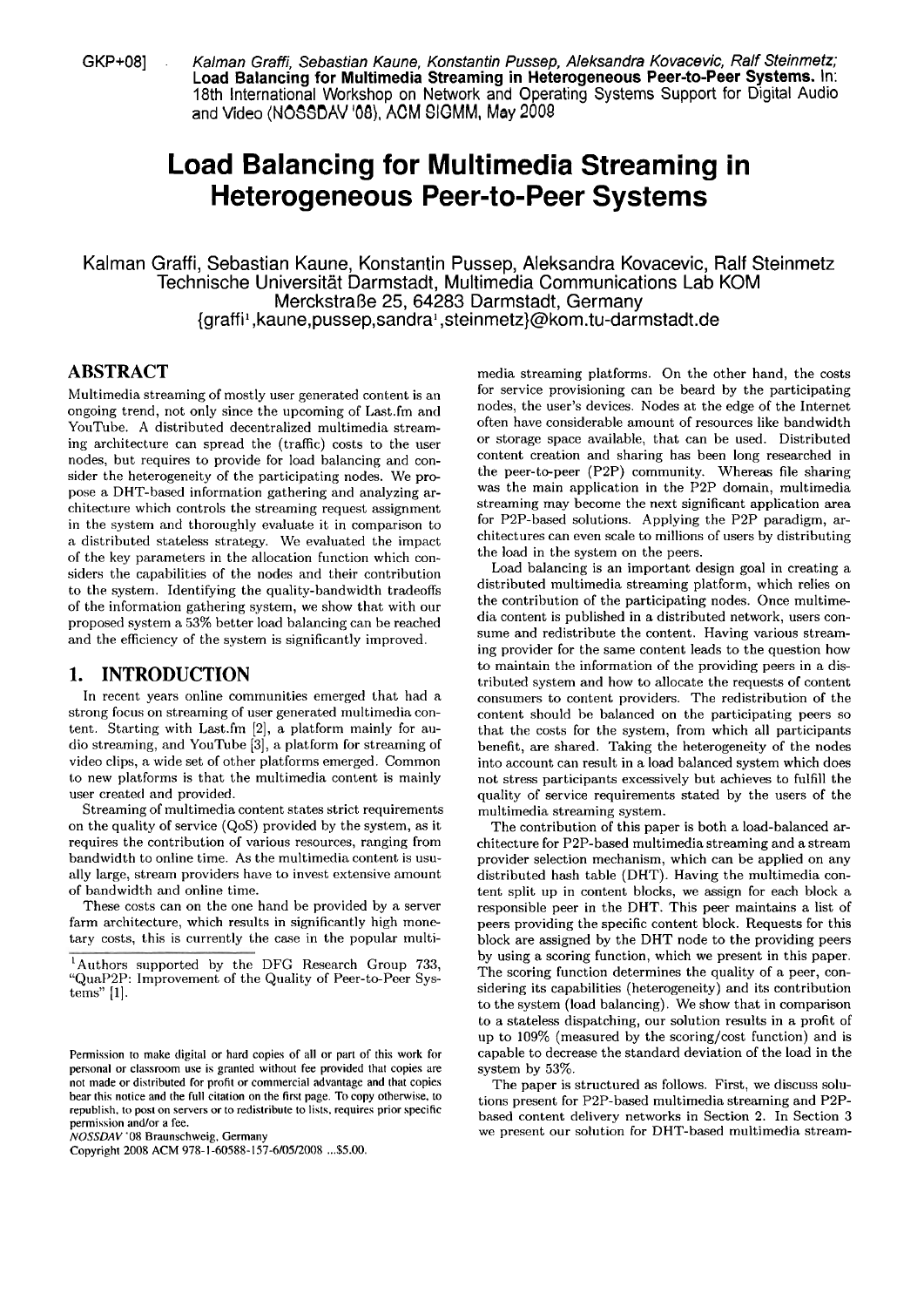ing using the terminology and models introduced in the Same section. In the evaluation Section 4 we present our simulation setup and cliscuss the results intensively. The paper closes with a conclusion in Section 5.

# **2. RELATED WORK**

A majority of existing multimedia streaming systems apply the client/server paracligm, where only servers or server farms provide the content, which results in scalability issues. An increasing number of requests can only be compensated by extending the amount or capabilities of the servers.

To disburden the servers, solutions for P2P-enhanced multimedia streaming has been deployed, like Kontiki [4], Octoshape *[5]* or BitTorrent DNA [6]. In these users that already received the content are helping to redistribute it. In contrast to these approaches, which assume that the multimeclia content is generated only by one participant, upcoming multimedia streaming applications have to facc the challenge of all participants in a distributed network creating, providing and consuming multimedia content.

There are two kinds of multimedia streaming applications: live streaming and video-on-demand (VoD) streaming **[7].**  The main difference is that a VoD system does not care about the freshness of the content, the videos are already pre-encoded and can be played asynchronously. Therefore the chunks can be distributed in any order and even be preloaded and cached in the network. Further, in VoD users can seek forward and backward, which again encourages some kind of pre-caching mechanisms. We focus on P2P-based multimedia-on-clemand streaming, **as** the freshness of movie clips or audio streams is rarely of importance in current multimedia streaming platforms like YouTube or Last.fm.

Typical solutions for P2P VoD are either push-based application multicast trees or pull-based mesh systems. In a push-based solution [8] the peers are organized in application level multicast trees with the content source **as** root, which pushes the data towards the leaves. Contrariwise, in a pullbased system **[9]** a peer actively requests parts of data from available sources, which typically results in a mesh topology. The main benefit of pull-based solutions are lower costs, as the multicast tree maintenance is expensive, and the higher flexibility in the source selection. Different strategies for source selections can be applied, like the scoring function proposed in this paper.

In [10] the authors propose a video-on-demand solution which distributes the load for maintaining the content block information **as** well. However, content provider related information is not maintained by a dedicated peer, but inquired by the content requester any time a request is stated. This results in an increased traffic overhead.

For multimedia content distribution, currently BitTorrent [ll] is a very popular tool. This system is mainly used for the distribution of stored content, such as large video files or software updates. In BitTorrent, files are broken into chunks and as soon as one peer has downloaded its first piece, it can start acting **ns** a providing peer. However, there exist a few drawbacks as follows: First, when a new peer joins a torrent, it contacts the centralized tracker to obtain a list of peers being already involved in the distribution process. As this subset of peers is randomly chosen, it considers neither the heterogeneity of peers nor does it apply any loadbalancing mechanism. Furthermore, the centralized tracker preserits a single point of failure making the system not scalable. Another system on multimedia content distribution is Avalanche [12] that uses network coding [13]. This system utilizes also a centralized server (similar to BitTorrent) providing a subset of peers already in the system. Having the Same drawbacks as mentioned before, it is likely that this system will also benefit from the mechanisms outlined in this paper. The utilization of an underlying DHT distributes the load from a single tracker to the peers in the DHT and annihilates with this the single point of failure.

# **3. OUR SOLUTION**

In this section we present our solution for DHT-based multimedia streaming. First, we introduce a model for formally describing the distributed multimedia streaming scenario, then we present a DHT-based architecture which maintains the information of multimedia content providers. In Subsection **3.3** and 3.4 we present two solutions how to assign a multimedia stream provider to a stream requester. The first solution uses a scoring function to determine which stream provider to choose. This scoring function optimizes the decisions for Iod balancing considering the heterogeneity of the peers. The second (stateless) solution chooses randomly a stream provider.

#### **3.1 Model of the P2P Streaming Scenario**

In this section we describe the scenario more formally and introduce the terminology used in the succeeding sections. Let  $C$  be a streamable multimedia content, which is split up in *m* blocks:  $C_1, C_2, ..., C_m$ . The multimedia content blocks are stored in a network in which participants provide each other the desired content. Let  $P$  be the set of participants in the network, then we define the set  $W_i \subseteq P$ ,  $i \in \{1, ..., m\}$ for the participants that want to obtain block  $C_i$  and the set  $H_i \subseteq P$ ,  $i \in \{1, ..., m\}$  for the participants that already have the block  $C_i$ .

The question we focus on in this paper is: What is the best strategy for matching peers from  $W_i$  to  $H_i$  according to a scoring function. The scoring function should consider the load of the specific peer (both in regard of local and contribution load), its online time and its capabilities. This paper does not focus on the overlay specific routing and characteristics. With applying a cost function in the matching function, the quality of the decision can be optimized. The quality of the matches is measured by the load distribution in the system: How many service requests has been processed by which peer. An optimal solution results in a minimal standard deviation in the load.

#### **3.2 Distributed P2P-based Multimedia Streaming Architecture**

In this subsection we present our architecture for multimedia streaming. One design goal is to disburden the content creator by utilizing the bandwidth capabilities of content consumers as well in the distribution process. We developed a system architecture taking following design goals into account:

- Load balancing: Goal of the architecture is to provide a load balancing in the selection of stream providing peers.
- Low overhead: The costs for the system, measured in additional traffic, have to be low (in comparison to streaming traffic) .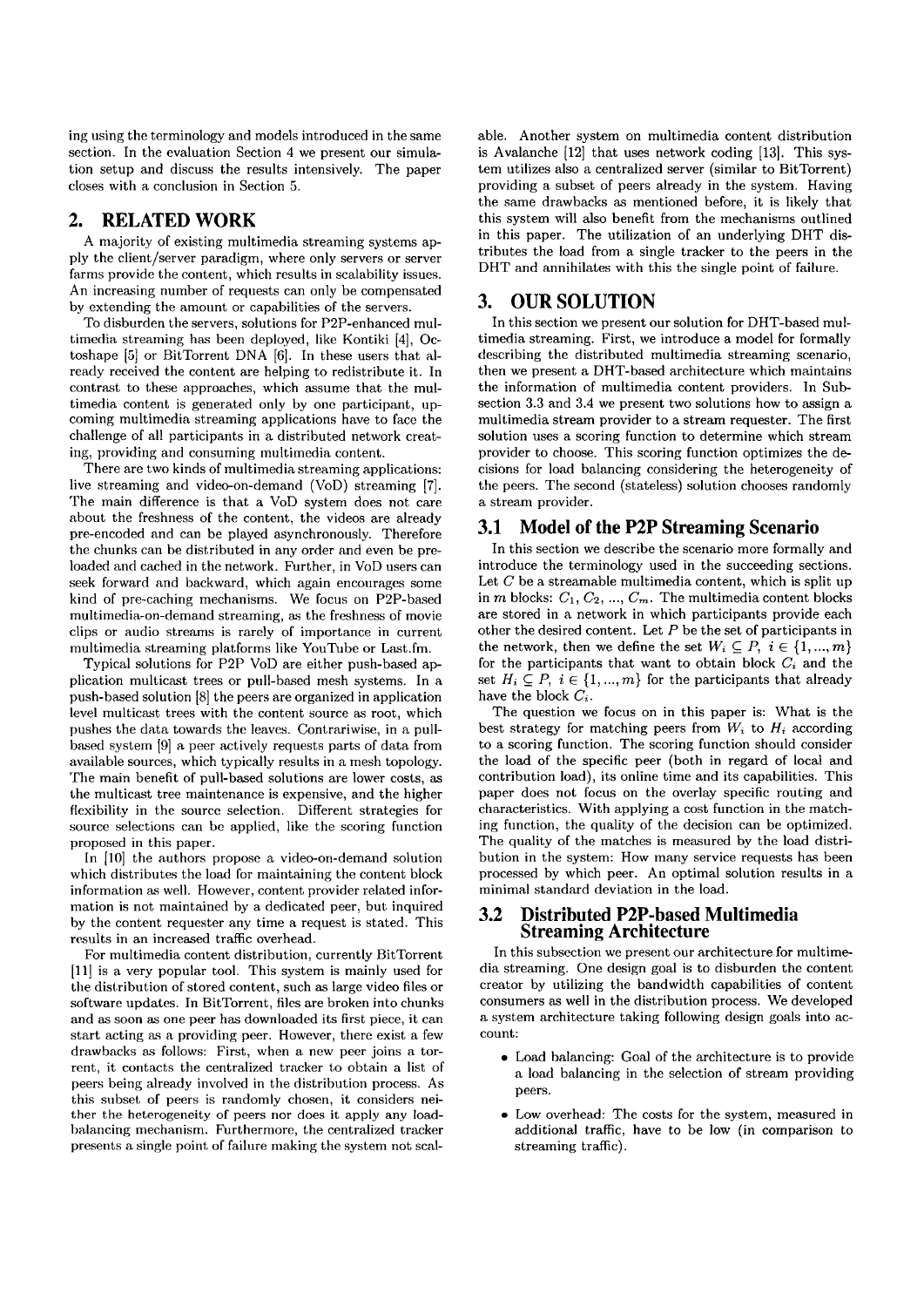- Easy deployment: The mechanism has to be applicable in a mixed environment with peers supporting and not supporting the mechanism.
- Overlay (DHT) independence: The solution should be applicable on any DHT.

Our architecture assumes that the underlying multimedia streaming network provides the functionality of a Distributed Hash Table (DHT) [14]. To any content block  $C_i$ , which represents an object in the DHT, a peer can be identified, which is responsible for this content block. Messages addressed to a specific object identifier are routed in the DHT to the responsible peer. We do not state further requirements at the DHT, which makes our architecture generally applicable on any DHT.

The peer being responsible for a specific content block  $C_i$  is called  $R_i$ , it maintains a list of all peers in  $H_i$ . Besides maintaining  $H_i$ , the responsible peer  $R_i$  also receives requests for  $C_i$ , it decides to which peer in  $H_i$  to assign the streaming tasks. The contact address of this  $C_i$  providing peer is then replied to the requesting peer. We present two approaches in the next two subsections regarding whether further information on the peers in  $H_i$  is maintained by  $R_i$ or not. Both approaches could be used in a mixed scenario, which makes the architecture easy to deploy. Using further information enables  $R_i$  to come to optimized decisions, while increasing the (traffic) costs for the architecture. We assume that the providing peers cooperate and announce their content blocks  $C_i$  at the corresponding  $R_i$ . Security and incentive issues are not covered in this paper due to the lack of space.

Consuming peers (in  $W_i$ ) retrieve the multimedia stream content block by content block  $(C_i)$  by requesting the contact information of streaming peers (in  $H_i$ ) from the corresponding peers  $R_i$ . While consuming the multimedia file, the block index  $i$  is increased and successive blocks are (pre-) loaded. Focus of our investigations is which information to consider and according to which optimization goal to chose a streaming provider.

#### **3.3 Assignment Using a Scoring Function**

Each responsible peer  $R_i$  maintains the information of the offered content blocks  $(C_i)$ . This information contains in a block-centric view the contact addresses of peers in  $H_i$ . Additionally,  $R_i$  maintains the state and information of all peers in  $H_i$  as well. The peers in  $H_i$  periodically announce their state at the corresponding  $R_i$ . Following information vector  $IV_p$  is maintained per peer  $(p \in H_i)$  in dependency of the time  $t \in T$ :

- Active Tasks  $I_p^{AT}(t)$ : Number of tasks already performed for the system. This parameter can be used to optimize the system regarding load balancing.
- Local Tasks  $I_p^{LT}(t)$ : Estimation of local load (e.g. number of active processes in relation to the computing power). With this parameter, the system can adapt to the heterogeneity of the peers. Assigning fewer tasks to weaker peers keeps the system stable.
- Bandwidth quality  $I_p^{Bq}(t)$ : This parameter shows the network conditions of the providing peer. Peers with low bandwidth capabilities are identified and the system can adapt to unburden them. Coping with bandwidth heterogeneity is a key question in upcoming mobile streaming applications.

• Online Time  $I_p^{Ot}(t)$ : Uptime of the corresponding peer. Considering this parameter, the power of peers staying only online for a short time **[I51** can be used more intensively which benefits peers that stay online longer. This incites the peers to remain in the network.

## *Two Approaches for Information Updates*

There are two approaches for building a system, that relies on distributed information. Either information is used proactively or reactively. In a push model peers update their information in specific intervals proactively at the peers responsible for blocks they provide. This can lead to a high traffic overhead in a system, in which queries are rare. In a pul1 model peers send their status information reactively on dernand. This solutions results in increased query costs, but decreases the update costs. Our solution follows the proactive approach, as the distributed multimedia streaming scenario states a high frequency of queries. The overhead can be adapted by tuning the parameter  $t_{\Delta}$ , which is the frequency in which updates are transmitted by peer p to  $R_i$  for all  $i \in \{1, ..., m\}$  with  $p \in H_i$ .

### *Task Assignment for Streaming*

We assume that all peers  $p \in P$  are connected to  $R_i$  for all  $i \in 1, ..., m$  with  $p \in H_i$ . In a frequency of  $t_{\Delta}$  each peer p transmits its updated information vector  $IV_p$  to  $R_i$ . When a peer  $k \in W_i$  wants to obtain a specific content block  $C_i$  it sends a query to  $R_i$  asking for a peer providing  $C_i$ . The peer  $R_i$  determines from all peers in  $H_i$  one peer to recommend, using a scoring function  $c_s(p, t)$  :  $P \times Time \rightarrow$ IR, which calculates the costs for choosing a specific peer. The scoring/costs of a peer is value depicting the adequacy of the peer for being recommended. The peer with the lowest costs is chosen by being considered to be the fittest. By taking the peer characteristics into account the most suitable peer for providing the requested multimedia stream can be determined.

We define  $c_s(p, t)$  (and s) in the following way:

$$
c_s(p,t) := s(I_p^{AT}(t), I_p^{LT}(t), I_p^{Bq}(t), I_p^{Ot}(t))
$$
(1)  

$$
\alpha_1 \cdot I_p^{AT}(t) + \alpha_2 \cdot I_p^{LT}(t) + \alpha_3 \cdot I_p^{Bq} + \alpha_4 \cdot I_p^{Ot}(t)
$$

After calculating the costs for each peer providing the desired content, the peer  $R_i$  sends a message back to the querying peer, recommending the most suitable multimedia stream provider. The streaming of multimedia content from a peer in  $H_i$  to a peer in  $W_i$  generates much more load on the peers (in  $H_i$ ) than assigning the request by  $R_i$  to a peer in  $H_i$ . The balancing of the (higher) streaming load compensates for the dispatching load on the DHT peers. In Section 4 we investigated the impact of the choice of  $\alpha_1$  to  $\alpha_4$ . The results show that by tuning these parameters, the load distribution in the system can be decreased by **53%.**  The scoring function can be extended by various more parameters, for example taking QoS requirements into account as well. In addition, overlay bandwidth management mechanisms **[16]** can be used to increase further the provided quality of service.

#### **3.4 Stateless Assignment**

 $:=$ 

We present a stateless solution that is similar to current approaches in P2P-based multimedia streaming **[17].** This solution assumes the existence of a responsible peer  $R_i$  per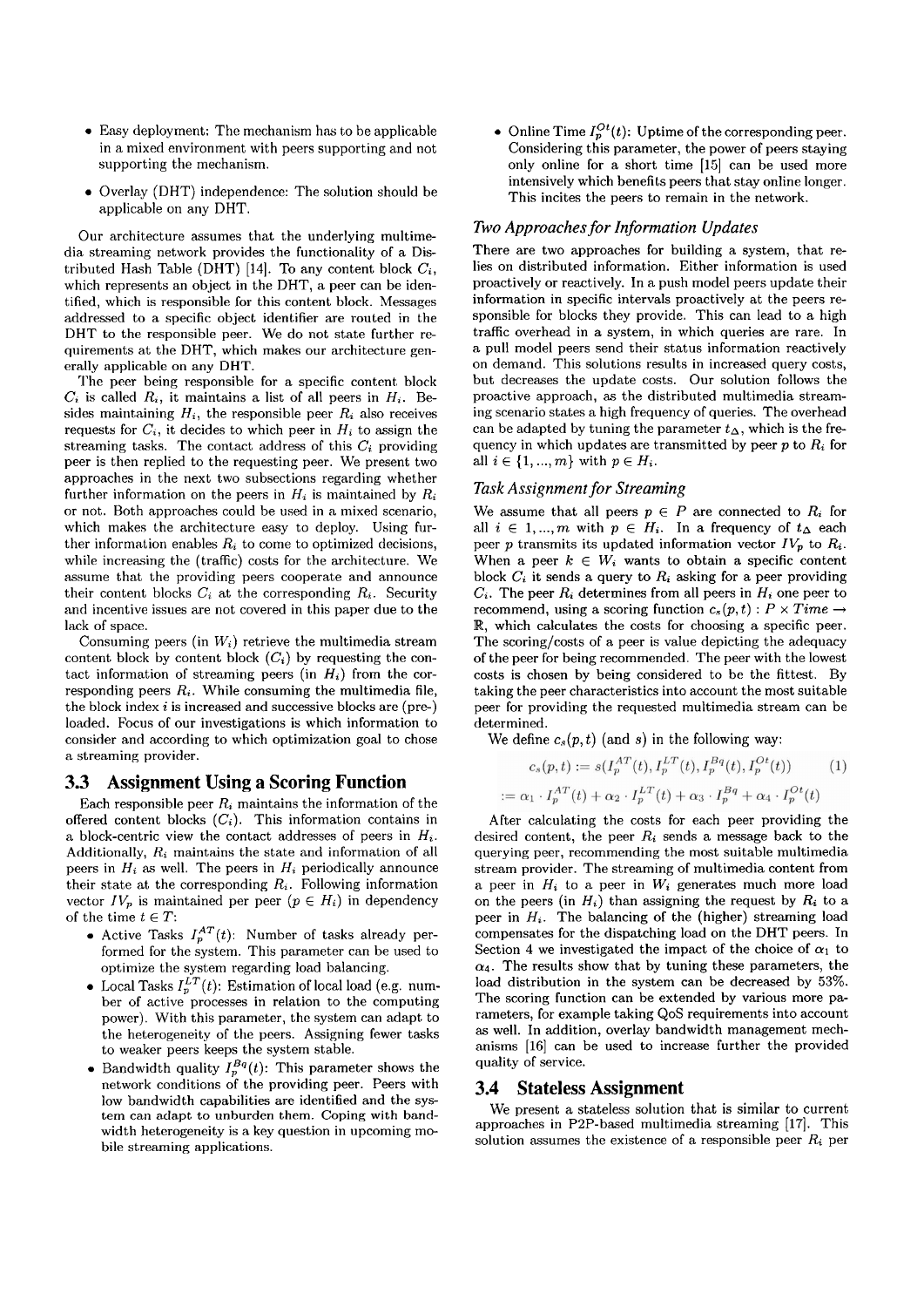content block in the DHT as well, which maintains the information about the offered content blocks  $C_i$ . The stateless solution stores no additional information on the peer characteristics. Peers requesting a specific content block  $(C_i)$ contact  $R_i$  using the DHT and request the address of any peer  $p \in H_i$ . The peer  $R_i$  responds with the network address of a peer chosen randomly from the set of the peers offering  $C_i$ . After this step, peer  $R_i$  updates its internal information on  $H_i$  and  $W_i$ . This stateless solution results in less traffic overhead, is easy to deploy and provides load balancing as well.

## **3.5 Summary**

We presented a DHT-based architecture for multimedia streaming. The multimedia content is split up in content blocks, for which individually a responsible peer in the DHT is assigned. This peer maintains a list of peers providing the specific content block. Providing peers periodically update their status information at these responsible peers. Based on a scoring function, the responsible peer calculates which peer should be utilized to stream a requested content block. As the scoring function considers the status information of the peers, the load of the peers can be balanced and the heterogeneity of the peers taken into account. In the next step, we present the evaluation of our architecture and the parameters of the scoring function.

#### **4. EVALUATION**

In this Section, we present the performance measurement of our architecture. First, we describe the simulation setup and the used metrics, before we present and discuss the simulation results.

#### **4.1 Simulation Setup**

Our scenario is inspired by the multimedia streaming requirements of today's platforms. In today's content distribution networks like BitTorrent [ll] there are only tens to one hundred peers requesting a file  $[18]$  at a time. We therefore focus on the streaming strategy for multimedia content up to  $100$  participants, the simulation setup consists of  $25$ , 50, 75 and 100 peers. For each request a Peer in the network is chosen, which then states a query for one chunk it is looking for.

We chose the P2P simulator PeerfactSim.KOM [19] for evaluating our architecture, it focuses on inter-dependencies between various layers in a P2P systems. We extended the simulator with both solutions and adapted the user layer to define the content preference distribution of the peers. Focus of the evaluation is the load balancing of the multimedia content provisioning peers. We investigate the load on the peers resulting from the request allocation strategy.

## **4.2 Metrics**

For the rating of the quality of the solutions we have choscn metrics focusing on the obtained load balancing and the traffic overhead generated. We measure the *load of providing peers* in form of number of requests allocated to them by a peer **R,** in the DHT responsible for a content block. The distribution of the allocated requests shows how well the system is balanced in terms of load. We use the standard *deviation of the load distribution* as a metric for fairness in request assignment. Further we use *the dijyerence between*  the costs for using the solution based on the scoring function

and the stateless solution as an indicator for the impact of the scoring function parameters  $\alpha_1$  to  $\alpha_4$ . In order to investigate the impact of the update frequency  $t_{\Delta}$  we measure the *average error rate in relation to the update interval.* We identify the tradeoff between the error rate and the traffic overhead for keeping information up-to-date. We define the term *Profit.* for a metric M as the ratio of additional costs for the stateless solution (RND) in comparison to the solution using the scoring function (SF):

$$
Profit_{M} = \frac{M_{RND} - M_{SF}}{M_{RND}}
$$
\n(2)

By measuring the profit, we identify the quality gain when using the scoring function.

## **4.3 Simulation Results**

Before presenting the simulation results, we give a brief outline on the structure of this section. We present in the next subsection the impact of the parameters  $\alpha_i$  on the costs for task assignment in the system. With this evaluation step, we identify a setting for the  $\alpha_i$  to use for the next investigations on the effects of an increasing number of participants and requests in the system. We show in Subsection **4.3** that with increasing number of peers our solution results in an increasing profit in comparison to the stateless solution. In this subsection we present the correlation of the traffic costs on the freshness of the information and show that the error rate and traffic costs are nearly linearly anti-proportional. The freshness of the information and with this the traffic overhead can be adapted to any specific scenario linearly.

## *Parameters*  $\alpha_i$  *in the Scoring Function*  $c_s(\cdot, \cdot)$

In order to evaluate the load distribution on the peers, we first investigated parameters in the scoring function  $c_s(\cdot, \cdot)$ defined in Equation 1. We varied  $\alpha_1$  and  $\alpha_2$  in the scoring function, **as** they represent the impact of the number of active and local tasks. Table 1 shows five setups for  $\alpha_i$ and how they affect the profit of the system according to the scoring/cost function. We focused on the variation of the parameters concerning load-balancing. The impact of these parameters on the function is as important as the impact of the parameters concerning the heterogeneity of the peers. We therefore varied the impact of the load balancing parameters  $\alpha_1$  and  $\alpha_2$ , which have a sum of 50% in total. The parameters  $\alpha_3$  and  $\alpha_4$  modeling the heterogeneity of the peers are both set to 25%. However, these parameters can be tuned as well in order to meet the requirements of a given scenario.

Figure 1 shows the task allocation distribution for a content block using this five setups in a scenario with 100 peers and 100 service requests in total. The Figure shows that with increasing impact of  $\alpha_1$  the deviation in the load distribution decreases. The parameter  $\alpha_1$  represents the number of allocated tasks to a peer. By giving more impact on this parameter, load balancing is improved at the expense of the heterogeneity of the peers having less effect on the task allocation.

|                                | setup1 | setup2 setup3 |        | setup4 | setup5 |
|--------------------------------|--------|---------------|--------|--------|--------|
| Active Tasks $(\alpha_1)$   5% |        | 15%           | 25%    | 35%    | 45%    |
| Local Tasks (ag)               | 45%    | 35%           | 25%    | 15%    | -5%    |
| Part                           | 65.14% | 62.29%        | 56.26% | 62.15% | 76.88% |

Table 1: Impact of  $\alpha_i$  in  $c_s(p,t)$  on the Profit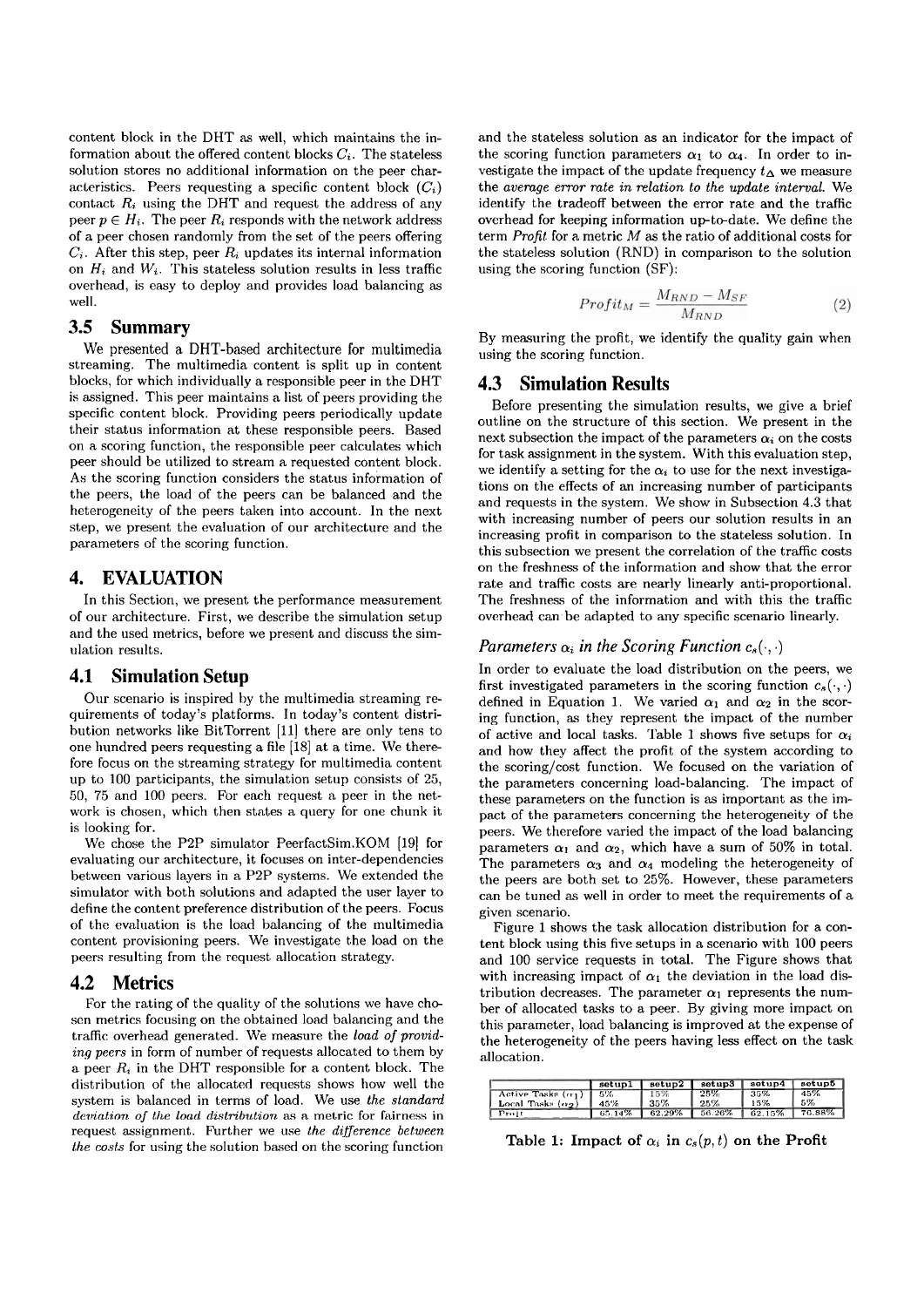#### *Variation in the Number of Peers and Requests*

With the variation of  $\alpha_i$ , we identified a suitable parameter setting with  $\alpha_1 = 45\%, \alpha_2 = 5\%, \alpha_3 = 25\%$  and  $\alpha_4 = 25\%$ . ßased on these values we investigated the impact of the number of peers and number of requests in the system. We varied the number of peers from 25, 50, 75 to 100 and investigated the profit in a system with  $25$  requests (see Table 2). We also investigated the profit of our solution in comparison to the stateless solution in a system in which the number of peers and requests are equal, e.g. 50 peers and 50 requests. **'i'he** profit of our solution (by applying the scoring/cost function to the chosen peers) is depicted in Table 2. The table shows that our solution outperforms the stateless solution by at least 36%. With increasing number of peers the profit grows to 109.84%, i.e. the decisions resulting from the reference solution cost 109.84% more in relation to the results of our solution. With increasing number of peers and requests, the profit increases as well.



**Table 2: Profit with Varying Number of Peers** 

We investigated the load distribution in the system in relation to an increasing number of peers and requests in the system. In the multimedia streaming scenario, we aimed both on taking the heterogeneity of the peers into account, hut still have a load balanced system. The results of the simulations are shown in Table **3** performed for 25, 50, 75 and 100 peers and the Same number of requests per setup. The number of tasks assigned to a peer is also shown in Figure 2 in the columns labeled with  $0$  to  $7$ .

The figure shows that the deviation in the task distribution is smaller using the scoring function (SF) in allocating requests for multimedia content. Assigning randomly (RND) a peer providing the requested multimedia content, leads to more variation. This effect can be best seen in the two right columns of Table **3.** We denoted the standard deviation  $\sigma$  in the number of allocated tasks and the Load Balancing Saving LBS. The mean number of allocated tasks per peer is in any case the same as the numbers of peers and requests are in all setups equal. The metric *LBS* is defined as the profit in the standard deviation

$$
LBS = \frac{\sigma_{RND} - \sigma_{SF}}{\sigma_{RND}}
$$
 (3)

The metric LBS represents the ratio by which the deviation in the number of allocated tasks per peer is decreased when using our solution. The Table **3** shows that the Load Balancing Saving metric increases with increasing number of peers and requests. This is due to the increased number of peers the scoring function can take into account, based on a higher number of candidates better peers can be cho-Sen using the scoring function. The table shows that the load balancing can be increased by 53%, even better results can be expected in a system and scenario that involves more participating peers.

| Peers | Sol.       | o        |    | 2  | з  | 4              | Ð              | 6        |                | $\sigma$ | LBS  |
|-------|------------|----------|----|----|----|----------------|----------------|----------|----------------|----------|------|
| 25    | <b>RND</b> |          | 8  | 8  |    |                | z              | U        | υ              | 1.32     |      |
| 25    | SF         |          | 8  | 9  | 5  | ÷              | ж              | 0        | 0              | 1.12     | 0.15 |
| 50    | <b>RND</b> |          | 24 |    | 6  | 4              | 4              | $\theta$ | 0              | 1.35     |      |
| 50    | SF         | $\theta$ | 14 | 23 | 12 | ٠              | 0              | $\theta$ | 0              | 0.78     | 0.42 |
| 75    | <b>RND</b> | ≘<br>۷   | 29 | 19 | 19 | 5              | 0              |          | 0              | 1.12     |      |
| 75    | SF         | $\theta$ | 15 | 45 | 15 | $\bf{0}$       | $\bf{0}$       | 0        | $\theta$       | 0.64     | 0.43 |
| 100   | <b>RND</b> |          | 18 | 45 | 19 | 3              | $\overline{2}$ |          |                | 1.24     |      |
| 100   | SF         | 0        | ÷  | 66 | 17 | $\overline{0}$ | $\theta$       | $\theta$ | $\overline{0}$ | 0.58     | 0.53 |

**Table 3: Task Assignment Distrib. with Varying Mechanism and Number of Peers** 



**Figure 2: Load Distribution in the System with Varying Mechanism and Number of Peers** 

#### *Tradeoff: Traffic Costs and Information Freshness*

Having proved the performance of our solution leads us to investigating the costs. Information on the multimedia content providers has to be maintained at the peers responsible for the specific multimedia content block in the DHT. Keep ing this information fresh requires frequent updates. We investigated the trafic overhead resulting from varying update intervals and how this effects the error rate of the information. The error is measured as maximum difference between the real value at a specific peer and the information about this value stored at the last update on the corresponding content block maintainer. The interval for the error rate is from 0 to 2. Figure **3** shows a scenario of 100 peers and 100 requests. The number of messages (left y-axis) resulting from various update intervals (X-axis) decreases with increasing update intervals **as** greater update intervals mean less frequent updates and with this less traffic overhead. The error rate of the information (right y-axis) increases with increasing update intervals. However, the normalized product of the number of messages and the error rate does not vary much, hoth metrics are nearly anti-proportional.

In order to result in better stream assignment decisions (measured by the scoring function), our solutions generates